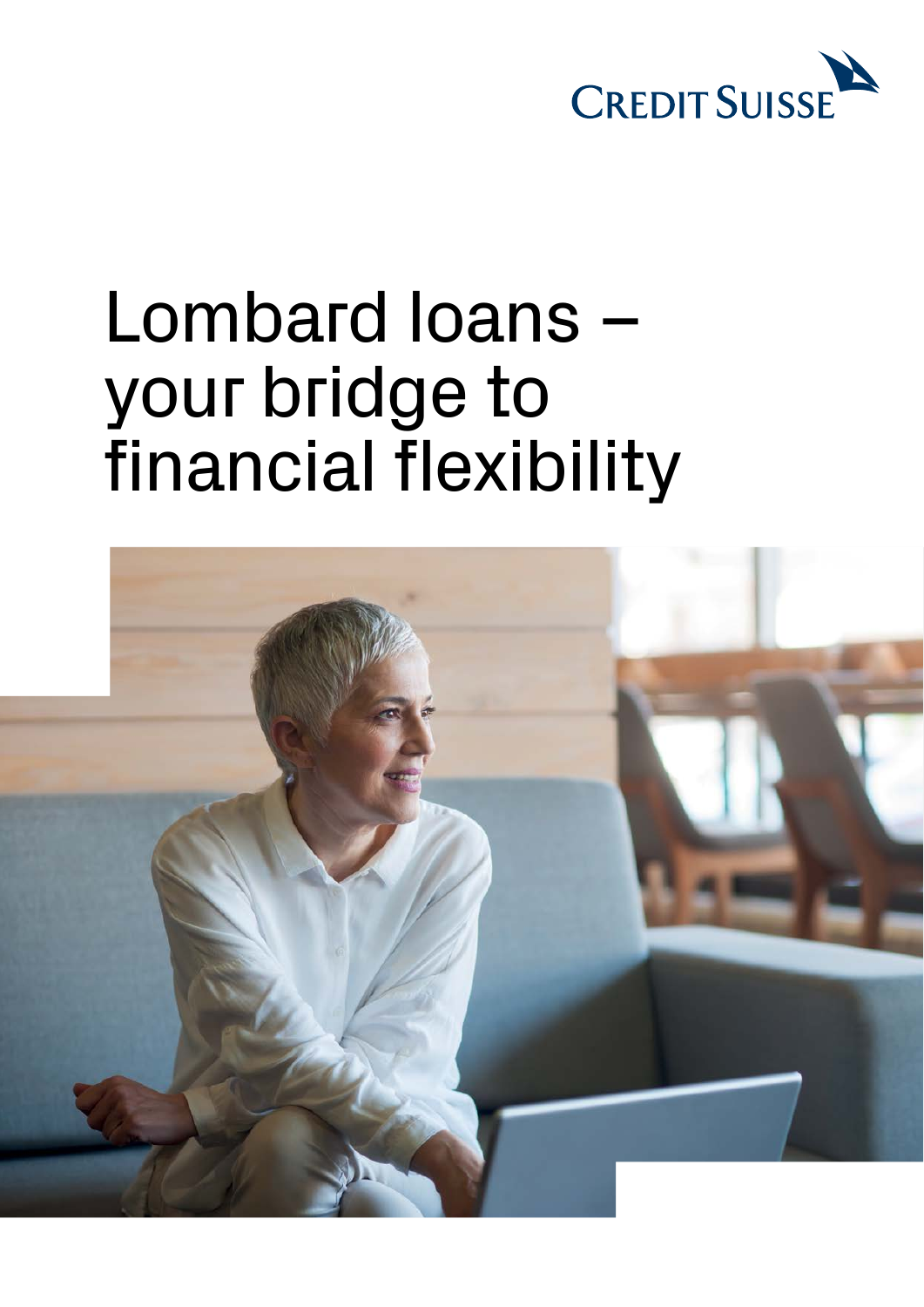# The lombard loan

## An attractive and flexible financing opportunity

#### **Do you need liquidity, or do you want to take advantage of an investment opportunity without selling your assets?**

You can enhance your financial flexibility with a lombard loan tailored to your personal requirements.

 or purchase a vacation home. You can also take Personal or business liquidity shortages can be bridged quickly, easily, and cost-efficiently – enabling you to finance an acquisition, for example, advantage of attractive investment opportunities or diversify your portfolio more broadly, without having to sell your own assets.

Lombard loans are very straightforward – you define the amount, time frame, and currency according to your specific needs.

### **So simple – the lombard loan**

Lombard loans are granted against a pledge of marketable assets such as shares, bonds, or investment funds. The deposited assets can be borrowed against, up to a certain percentage of their value. This loan-to-value ratio will depend on the type, currency, quality, volatility, and marketability of the securities in question, as well as on the diversification of your investments, and will be reviewed at regular intervals.

A credit line based on the performance and value of your pledged assets will be available to you. This credit line is flexible, and you can adjust it at any time in line with your needs – whether it's for a money loan, for warranty purposes, or to cover derivative transactions.

You can also access the pledged assets at any time of your choosing, as long as the lombard loan is covered.

## Select the suitable form of credit

**Do you value maximum flexibility? Or do you have regular capital requirements? Select the type of loan that best meets your needs.** 

You have two options for obtaining additional liquidity: the current account and the fixed advance. Choose which of the two best meets your needs, or combine them.

|                            | Current account                                                 | <b>Fixed advance</b>                                                                       |
|----------------------------|-----------------------------------------------------------------|--------------------------------------------------------------------------------------------|
| Term                       | No fixed term                                                   | Can be fixed for up to 24 months                                                           |
| Interest payment           | Quarterly                                                       | On maturity, or quarterly                                                                  |
| Loan amount                | Flexible, based on actual use                                   | At least CHF 100,000                                                                       |
| Interest rate <sup>1</sup> | Based on prevailing money and capital<br>market conditions      | Fixed for the term of the loan, based on prevailing<br>money and capital market conditions |
| Loan commission $1$        | Commission will be payable on the loan                          | None                                                                                       |
| Loan currencies            | CHF, USD, EUR, JPY, GBP, CAD, SEK, NOK, DKK, AUD, NZD, HKD, SGD |                                                                                            |

1 Your client advisor will be pleased to discuss the current terms and conditions with you. Please note: A lombard loan limit can also be used to cover derivatives transactions, as well as letters of credit and guarantees. Different credit products can be combined, subject to the approved overall limit.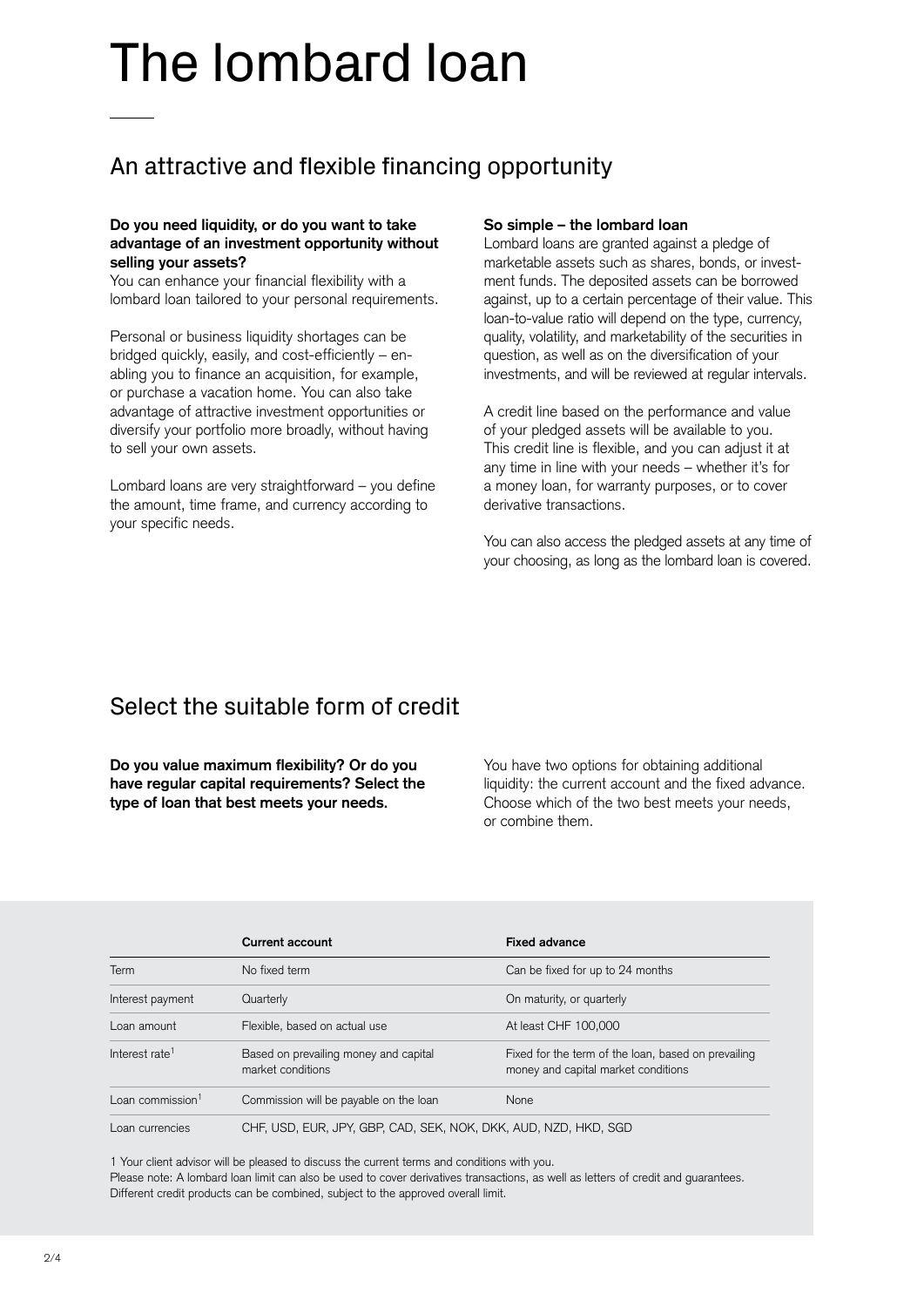## The right solution for you

#### **With their numerous possible uses, lombard loans are an ideal solution in many situations.**

However, it is important to be aware of the risks as well as the advantages. A lombard loan is worth taking out if you believe your borrowing costs will be lower than the expected return on the collateral you have deposited.

The level of credit utilization can be tailored to your financial capacity to make interest payments, ensure loan repayment, and meet any top-up calls.

The chosen lombard strategy must be constantly reviewed in light of your stated investment objectives and, if applicable, reassessed and adapted to meet current market conditions.

#### **Possible risks**

The loan-to-value ratio applied when the loan is granted will be reviewed at regular intervals. If the securities held in your safekeeping account decline in value and/or their loan-to-value ratios are adjusted, you will either have to provide additional assets as collateral, or reduce the outstanding loan by the applicable amount. If you do not meet these liabilities on time, the bank is entitled to alter the structure of your portfolio or to liquidate the assets deposited as collateral.

The closing or unwinding of any open position before maturity may result in additional unwinding costs for which you will be responsible. In the worst case, even after selling all your pledged assets, there may still be an outstanding loan balance for which you will be liable to the bank.

We recommend that you obtain detailed advice to ensure that your desired borrowing requirements meet your investment objectives, and that the lombard loan corresponds to your needs.

## Your benefits at a glance

You can obtain additional capital without having to sell your existing assets.

You can continue You can alter the We can help you<br>to enjoy the capital structure of your port-<br>structure the loan structure of your port- structure the loan to appreciation and folio at any time. The meet your individual<br>income potential of lombard loan adapts needs with respect your assets. to your needs. to type, amount, time

needs with respect frame, currency, and risk tolerance.

You will enjoy access to a flexible, costefficient financing solution.

professional, individu You can benefit from ally tailored advice.

#### **Contact us**

Have we sparked your interest? Would you like to know more about lombard loan opportunities?



Your client advisor will be happy to help. We can also be reached by telephone at  $+41$  (0)848 880 844.

Please note that telephone conversations may be recorded. We assume that, by calling us, you accept this business practice.